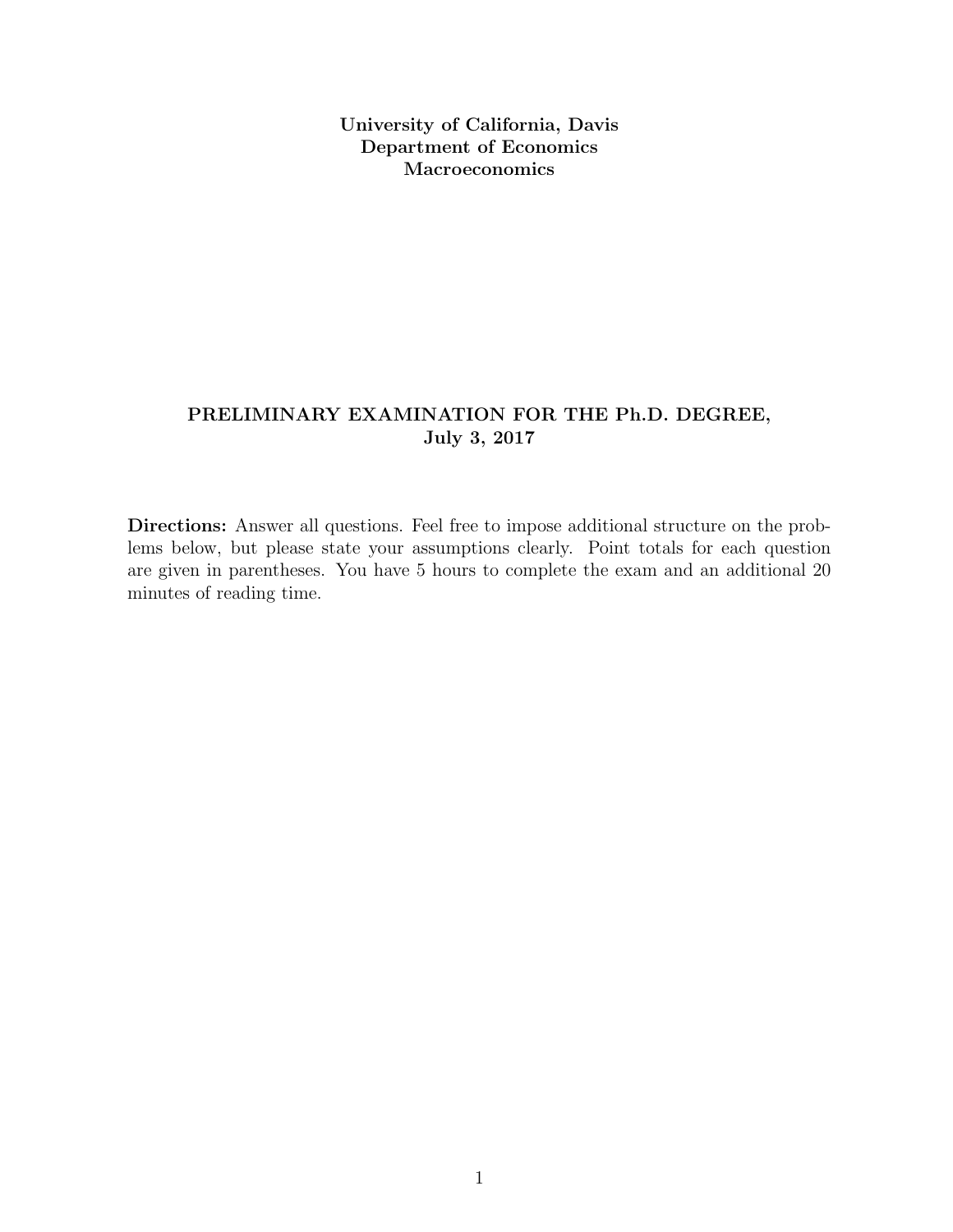#### Question 1 (10 points)

Consider the standard deterministic growth model in discrete time. There is a large number of identical households (normalized to 1). Each household wants to maximize life-time discounted utility

$$
U(\{c_t\}_{t=0}^{\infty}) = \sum_{t=0}^{\infty} \beta^t (\ln c_t + \gamma \ln c_{t-1}), \ \ \gamma > 0,
$$

that is, households preferences are characterized by "habit persistence". Each household has an initial capital stock  $x_0$  at time 0, and one unit of productive time in each period, that can be devoted to work. Final output is produced using capital and labor services,

$$
y_t = F(k_t, n_t) = k_t^a n_t^{1-a}.
$$

This technology is owned by firms whose number will be determined in equilibrium. Output can be consumed  $(c_t)$  or invested  $(i_t)$ . We assume that households own the capital stock (so they make the investment decision) and rent out capital services to the firms. We also assume that the capital stock  $(x_t)$  fully depreciates at the end of a given period, i.e.  $\delta = 1$ . Finally, it is assumed that households own the firms, i.e. they are claimants to the firms' profits.

a) In this economy, why is it a good idea to describe the AD equilibrium capital stock allocation by solving the (easier) Social Planner's Problem?

b) Fully characterize (i.e. find a closed form solution for) the equilibrium allocation of the capital stock.<sup>1</sup>

c) What is the capital stock equal to as  $t \to \infty$ ? What is the ADE value of the rental rate of capital and the rental rate of labor as  $t \to \infty$ ?

<sup>&</sup>lt;sup>1</sup> **Hint:** Derive the Euler equation, and "guess and verify" a policy rule of the form  $k_{t+1} = g k_t^a$ , where g is an unknown to be determined.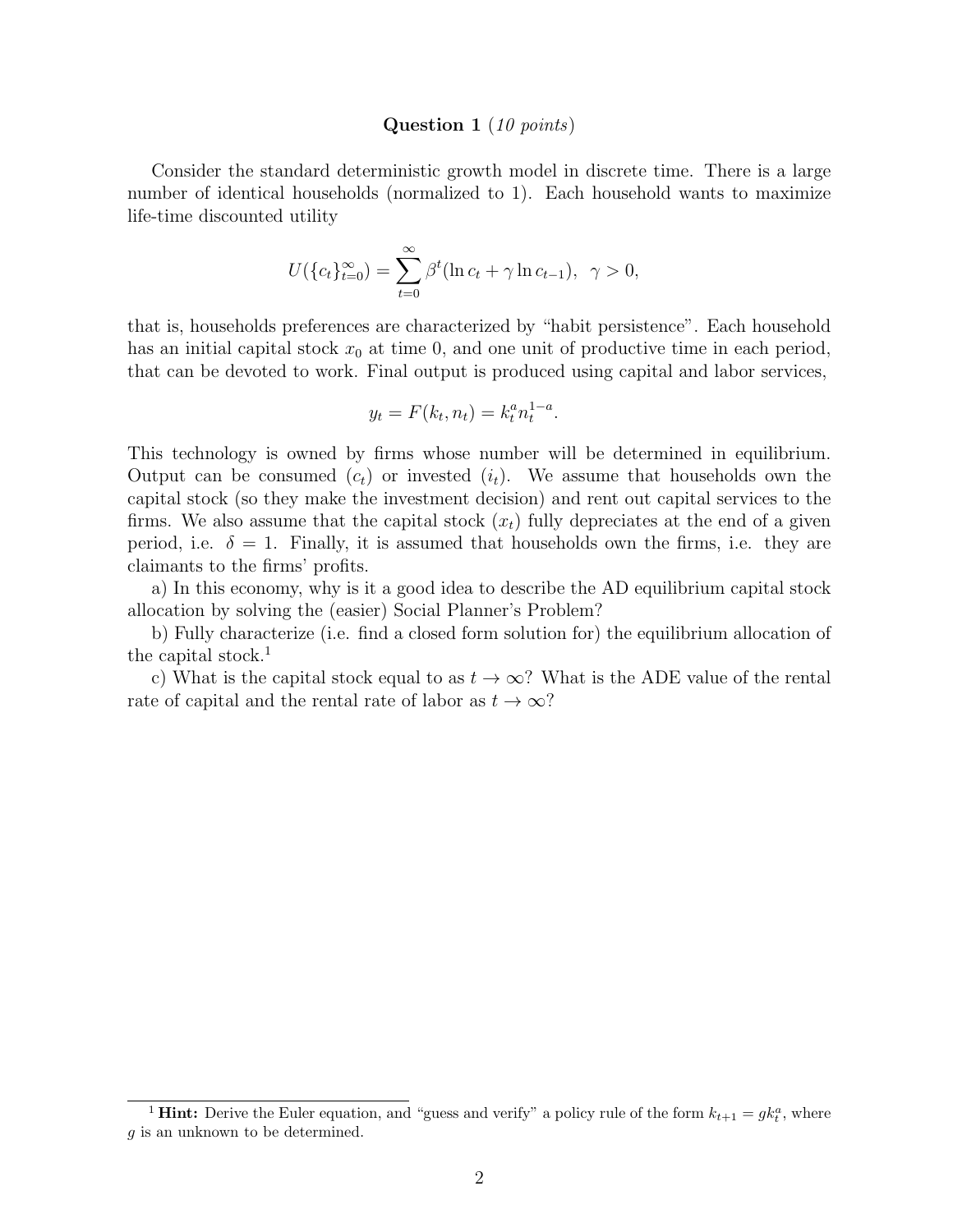#### Question 2 (20 points)

Consider the Mortensen-Pissarides model in continuous time. Labor force is normalized to 1, but here there are N types of workers (this will be the only difference in comparison to the baseline model seen in class). A worker of type  $i$  enjoys a benefit equal to  $z_i$  while unemployed, and  $z_1 < z_2 < \ldots < z_N$ . The measure of workers of type i is given by  $\pi_i$ , with  $\sum_{i=1}^N \pi_i = 1$ . Since matching is random, the probability with which a firm matches with a certain type  $i$  depends only on the relative measure of type  $i$  workers in the aggregate pool of unemployed.

The rest of the model is standrard. Unemployed workers and firms (with one vacancy each) search for each other. Let the measure of unemployed workers be denoted by  $u = \sum_{i=1}^{N} u_i$ , where  $u_i$  is the measure of unemployed workers of type *i*. Also, let the measure of vacant firms be denoted by  $v$ , which will be determined endogenously by free entry. A CRS and increasing (in both arguments) matching function,  $m(u, v)$ , brings together unemployed workers and vacant firms. It will be useful to define the market tightness as  $\theta \equiv v/u$ . Once a match has been formed, the wage is determined through Nash bargaining, with  $\beta \in (0, 1)$  representing the worker's power.

The output of all jobs is  $p > 0$  per unit of time, i.e., p does not depend on the worker's type and  $p > z_i$ , for all i. Also, while a firm is searching for a worker it has to pay a search (or recruiting) cost,  $pc > 0$ , per unit of time. All jobs are exogenously destroyed at rate  $\lambda > 0$  (again, independently of the worker's type). All agents discount future at the rate  $r > 0$ . Throughout this question focus on steady state equilibria.

a) Based only on your knowledge of the environment (i.e., without analyzing the model), explain whether the following statement is true or false: "In this economy, all workers will be paid the same wage, since they are equally productive".

b) Write down the value function of a firm with an unfilled vacancy  $(V)$  and the value function of a firm matched with a worker of type  $i(J_i)$ .

c) Write down the value function of a worker of type i while unemployed  $(U_i)$  and while employed  $(W_i)$ .

d) Combine the free entry condition (i.e.,  $V = 0$ ) with the expressions for  $J_i$  provided earlier in order to derive the job creation (JC) curve for this economy.<sup>2</sup>

e) Using the same methodoly as in the lectures (adjusted to accommodate the differences in the new environemnt), derive the wage curve (WC) for this economy.<sup>3</sup>

f) Combine the JC curve and the WC curve determined in the previous parts in order to provide an equation that (implicitly) determines the equilibrium  $\theta$ .

g) Describe the equilibrium wage for a worker of type i  $(w_i)$  as a fucntion of the model's parameters and the equilibrium  $\theta$  (which was implicitly determined in part f).

h) Is  $w_i$  increasing or decreasing in  $z_i$ ? What happens to the distribution of equilibrium wages as the distribution of workers' types becomes more dispersed?

<sup>&</sup>lt;sup>2</sup> **Hint:** The right-hand side (RHS) of the JC curve should look identical to the one seen in class. On the left-hand side (LHS), instead of just  $w$ , you should have an expression that represents the average wage that a firm *expects* to pay.

<sup>&</sup>lt;sup>3</sup> Hint: There will be two differences compared to the WC seen in class: 1) On the LHS, instead of just  $w$ , you should have the average wage that a firm expects to pay (the same as in part d); 2) On the RHS, instead of just z, you should have the *average* unemployment benefit, i.e.,  $\bar{z} \equiv \sum_{i=1}^{N} \pi_i z_i$ .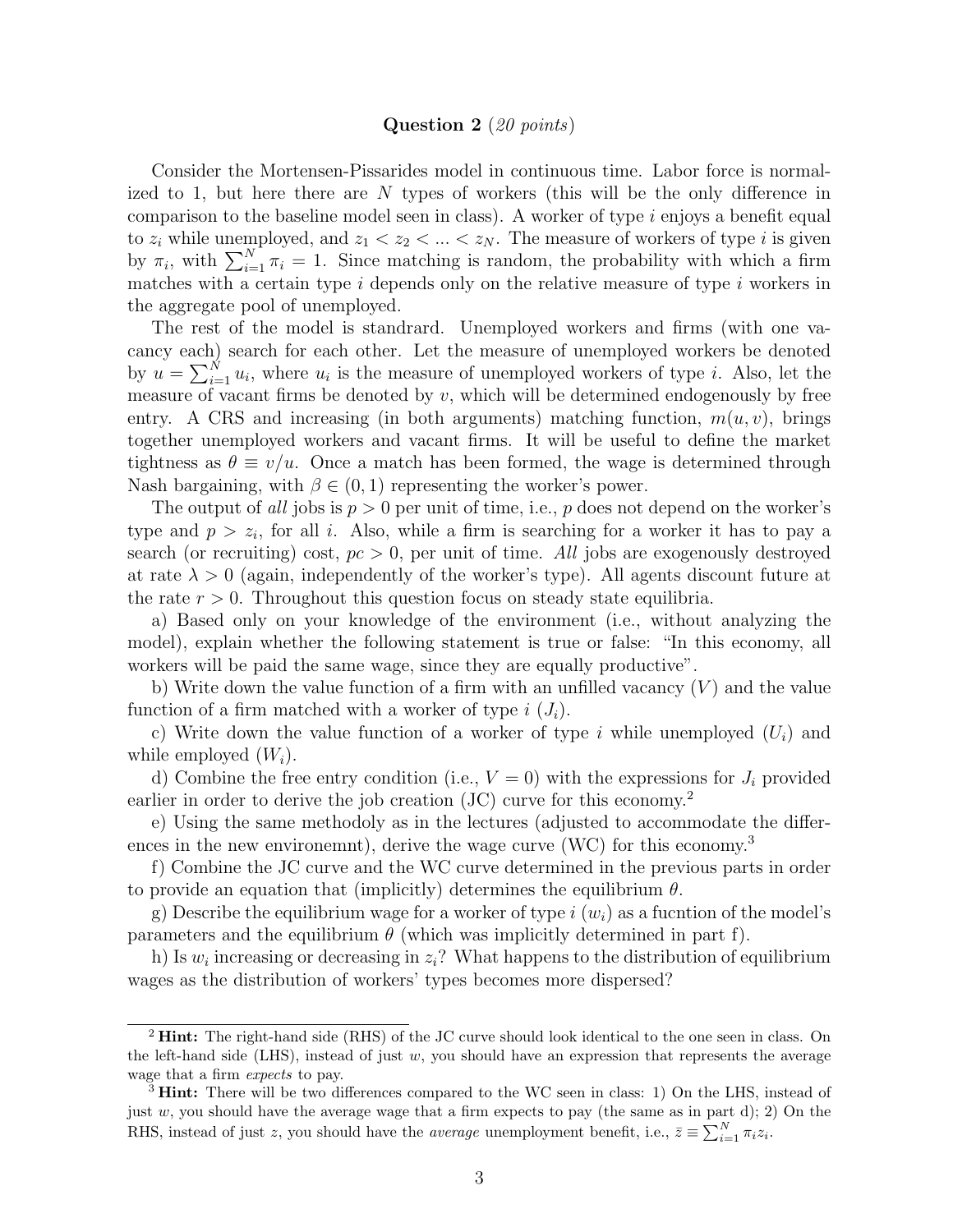## Question 3 (20 points)

This question studies the co-existence of money and credit. Time is discrete with an infinite horizon. Each period consists of two subperiods. In the day, trade is *partially* bilateral and anonymous as in Kiyotaki and Wright (1989) (call this the KW market). At night trade takes place in a Walrasian or centralized market (call this the CM). There are two types of agents, buyers and sellers, and the measure of both is normalized to 1. The per period utility for buyers is  $u(q) + U(X) - H$ , and for sellers it is  $-q + U(X) - H$ , where  $q$  is the quantity of the day good produced by the seller and consumed by the buyer,  $X$  is consumption of the night good (the numeraire), and  $H$  is hours worked in the CM. In the CM, all agents have access to a technology that turns one unit of work into a unit of good. The functions  $u, U$  satisfy the usual assumptions; I will only spell out the most crucial ones: There exists  $X^* \in (0, \infty)$  such that  $U'(X^*) = 1$ , and we define the first-best quantity traded in the KW market as  $q^* \equiv \{q : u'(q^*) = 1\}.$ 

The **only difference** comapared to the baseline model is that there are two types of sellers. Type-0 sellers, with measure  $\sigma \in [0, 1]$ , accept credit. More precisely, in meetings with a type-0 seller (type-0 meetings), no medium of exchange (MOE) is necessary, and the buyer can purchase day good by promising to repay the seller in the forthcoming CM with numeraire good (this arrangement is called an IOU). The buyer can promise to repay any amount (no credit limit), and her promise is credible (buyers never default). Type-1 sellers, with measure  $1 - \sigma$ , never accept credit, hence, any purchase of the day good must be paid for on the spot (quid pro quo) with money. All buyers meet a seller in the KW market, so that  $\sigma$  is the probability with which a buyer meets a type-0 seller, and  $1 - \sigma$  is the probability with which she meets a type-1 seller.

The rest is standard. Goods are non storable, but there exits a storable and recognizable object, fiat money, that can serve as a MOE in type-1 meetings. Money supply is controlled by a monetary authority, and we consider simple policies of the form  $M_{t+1} = (1 + \mu)M_t$ ,  $\mu > \beta - 1$ . New money is introduced, or withdrawn if  $\mu < 0$ , via lump-sum transfers to buyers in the CM. Let  $\phi$  denote the unit price of money (in terms of the numeraire). In any type of meeting, buyers have all the bargaining power.

a) Describe the CM value function,  $W(m, d)$ , of a typical buyer, where m denotes her money holdings as she enters the CM, and  $d$  (for 'debt') denotes the amount of numeraire good she may owe to a (type-0) seller that she met earlier in the KW market. Show that  $W(m, d)$  is linear in both arguments.

Now let  $W^{S0}(d)$  and  $W^{S1}(m)$  denote the CM value functions for sellers of type 0 and 1, respectively (d stands for the amount of numeraire good to be paid to the type-0 seller in the CM, and  $m$  stands for the amount of money that the type-1 seller received in the KW market). To answer the next question you can take as given that  $W^{S0}(d) = \Lambda^{S0} + d$ , and  $W^{S1}(m) = \Lambda^{S1} + \phi m$  (treat the  $\Lambda$  terms as constants).

b) Let  $q_j$  denote the quantity of day good traded in a type- $j = 0, 1$  meeting. Let d denote the amount of numeraire the buyer promises to repay in the forthcoming CM in exchange for  $q_0$ , and let x denote the amount of money the buyer pays in exchange for  $q_1$ . Describe the bargaining solution in a typical type- $j = 0, 1$  meeting (recall that, under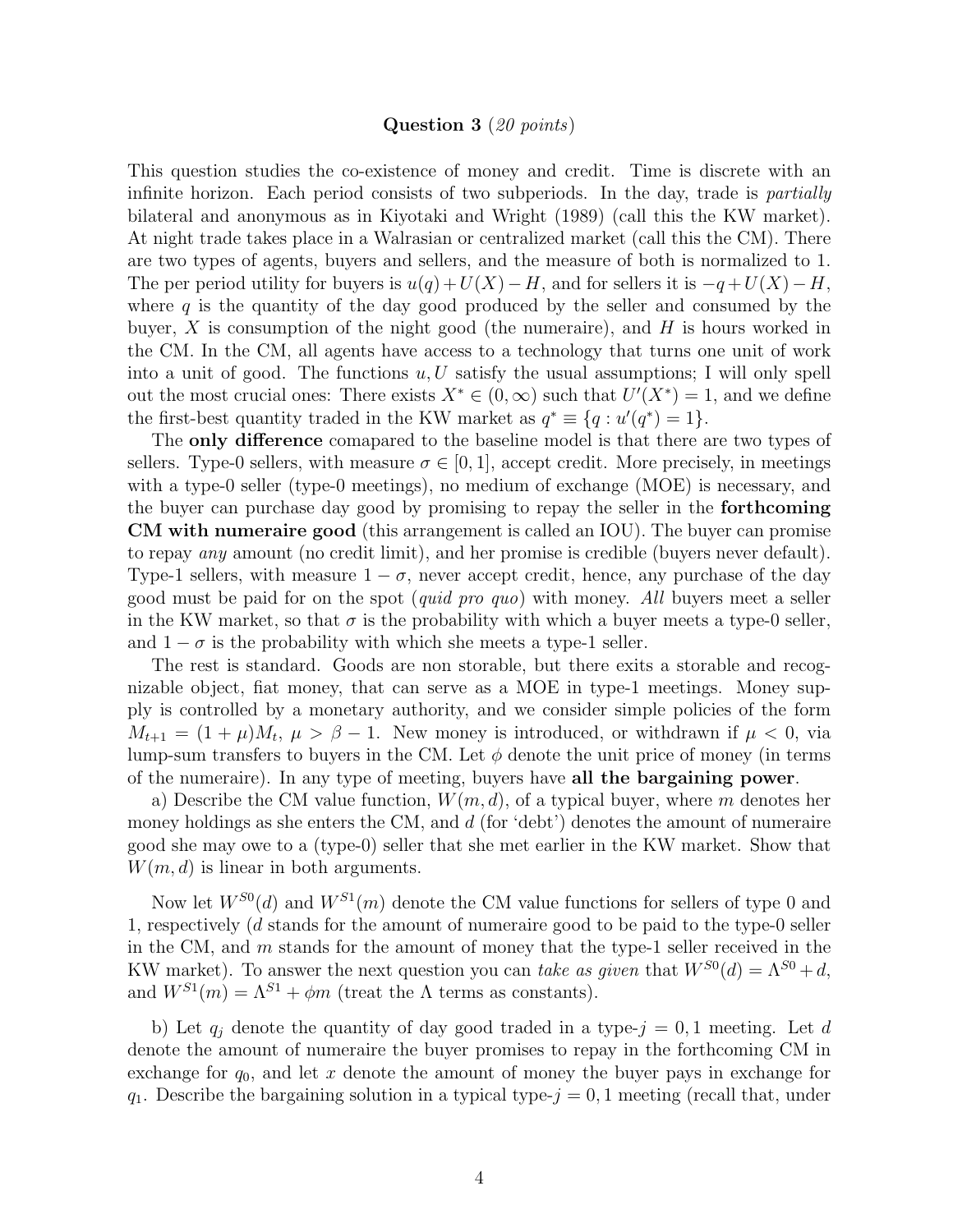our assumptions, sellers will not carry any money as they enter the KW market).<sup>4</sup>

c) Describe the objective function of the typical buyer,  $J(\hat{m})$ , where the hat denotes next period's choice.<sup>5</sup>

d) Describe the equilibrium variables  $q_0, q_1$  as functions of the model's parameters, including the nominal interest rate, *i*. How is  $q_1$  related to the real balances  $z \equiv \phi m$ ?<sup>6</sup>

To simplify the analysis hereafter, assume that u is quadratic:  $u(q) = -\frac{q^2}{2} + (1+\gamma)q$ ,  $\gamma > 0$ . Notice that this specification implies  $q^* = \gamma$ ,  $u'(q) - 1 = \gamma - q$ , and  $u(q^*) - q^* = \frac{\gamma^2}{2}$  $\frac{\gamma^2}{2}$ .

e) Given this utility specification find closed-form solutions for  $q_0, q_1$ .

f) For any  $\gamma, i$ , with  $i < \gamma$ , describe the set of values of  $\sigma$  for which a monetary equilibrium exists (i.e., for which  $z > 0$ ).<sup>7</sup>

Finally, define the welfare function of this economy as the measure of the various KW market meetings times the net surplus generated in each meeting, i.e.,

$$
W = \sigma[u(q_0) - q_0] + (1 - \sigma)[u(q_1) - q_1].
$$

g) Since  $\sigma$  is the fraction of type-0 sellers, who accept credit, and since in type-0 meetings the buyer is never liquidity constrained, intuition suggests that welfare should increase in  $\sigma$ . It turns out that this intuition is wrong! Show that, for  $\sigma \in [0, \bar{\sigma}]$ , we have  $\partial \mathcal{W}/\partial \sigma < 0$ , and discuss the intuition behind this result.<sup>8</sup>

<sup>&</sup>lt;sup>4</sup> **Hint:** Feel free to analyze the bargaining problems in detail, but I think that with a little intuitive thinking you can answer this question in a couple of minutes.

<sup>&</sup>lt;sup>5</sup> **Hint:** Again, feel free to do all the work that leads to the objective function, but here I think it is easy to guess the form of J, and I will give full credit for a correct guess.

<sup>&</sup>lt;sup>6</sup> **Hint:** To bring i into the analysis use the Fisher equation to link i to  $\mu$ .

<sup>&</sup>lt;sup>7</sup> **Hint:** If  $\sigma$  is too large, agents may not find it worthwhile to carry money, especially if i is large. So there will be an upper bound, call it  $\bar{\sigma}$ , above which a monetary equilibrium would cease to exist.

<sup>&</sup>lt;sup>8</sup> **Hint:** Showing that  $\partial W/\partial \sigma < 0$ , for all  $\sigma \in [0, \bar{\sigma}]$ , is not hard but requires some algebra. If you cannot show the result for all  $\sigma$ , I will give partial credit for showing that  $\frac{\partial W}{\partial \sigma} < 0$  at a specific value of  $\sigma$ , and your safest bet is to focus on  $\sigma = \bar{\sigma}$ .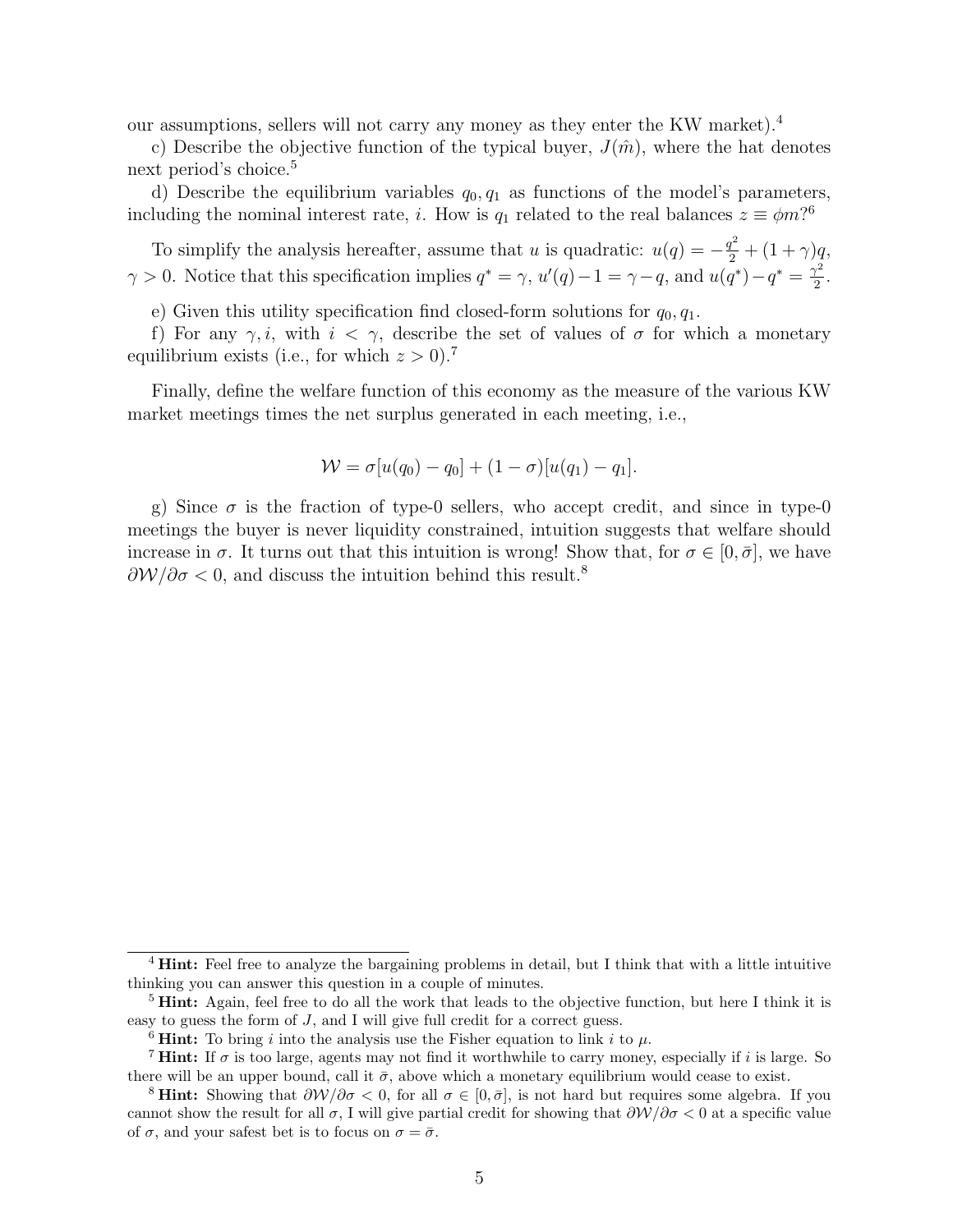#### Question 4 (20 points)

Consider the planner's problem for a real business cycle model with inelastic labor supply (essentially the stochastic growth model) and no trend growth. Preferences are given by:

$$
\ln C_t \tag{1}
$$

Output is produced using capital K

$$
Y_t = A_t K_t^{\alpha} \tag{2}
$$

where  $K_t$  is the capital stock at the start of period t, and  $A_t$  is a TFP shock and is governed by a discrete state Markov chain. There are adjustment costs to capital, which evolves according to the following production function:

$$
K_{t+1} = K_t^{\delta} I_t^{1-\delta} \tag{3}
$$

When  $\delta = 0$ , this becomes the simple model we saw in class with full depreciation (i.e. where  $K_{t+1} = I_t$ . The resource constraint is

$$
Y_t = C_t + I_t
$$

a) Write down the recursive formulation of planner's problem. Use two constraints: the typical resource constraint and the capital production function. Denote the Lagrange multiplier on the resource constraint as  $\lambda_t$  and the one on the capital production constraint as  $\lambda_t q_t$ .

b) Derive the first order conditions. Provide an intuitive explanation of  $q_t$ .

c) Using guess and verify, solve the model and find the policy functions for  $K_{t+1}$ ,  $I_t$ and  $C_t$  (Hint: start by guessing that investment and consumption are a constant share of output).

d) Explain why we can interpret  $\delta$  as a parameter that affects the degree of capital adjustment costs in this model. Briefly discuss how, and why, the responses of consumption and investment to TFP shocks vary with  $\delta$ . Why do some macroeconomic modelers prefer to include capital adjustment costs in their models?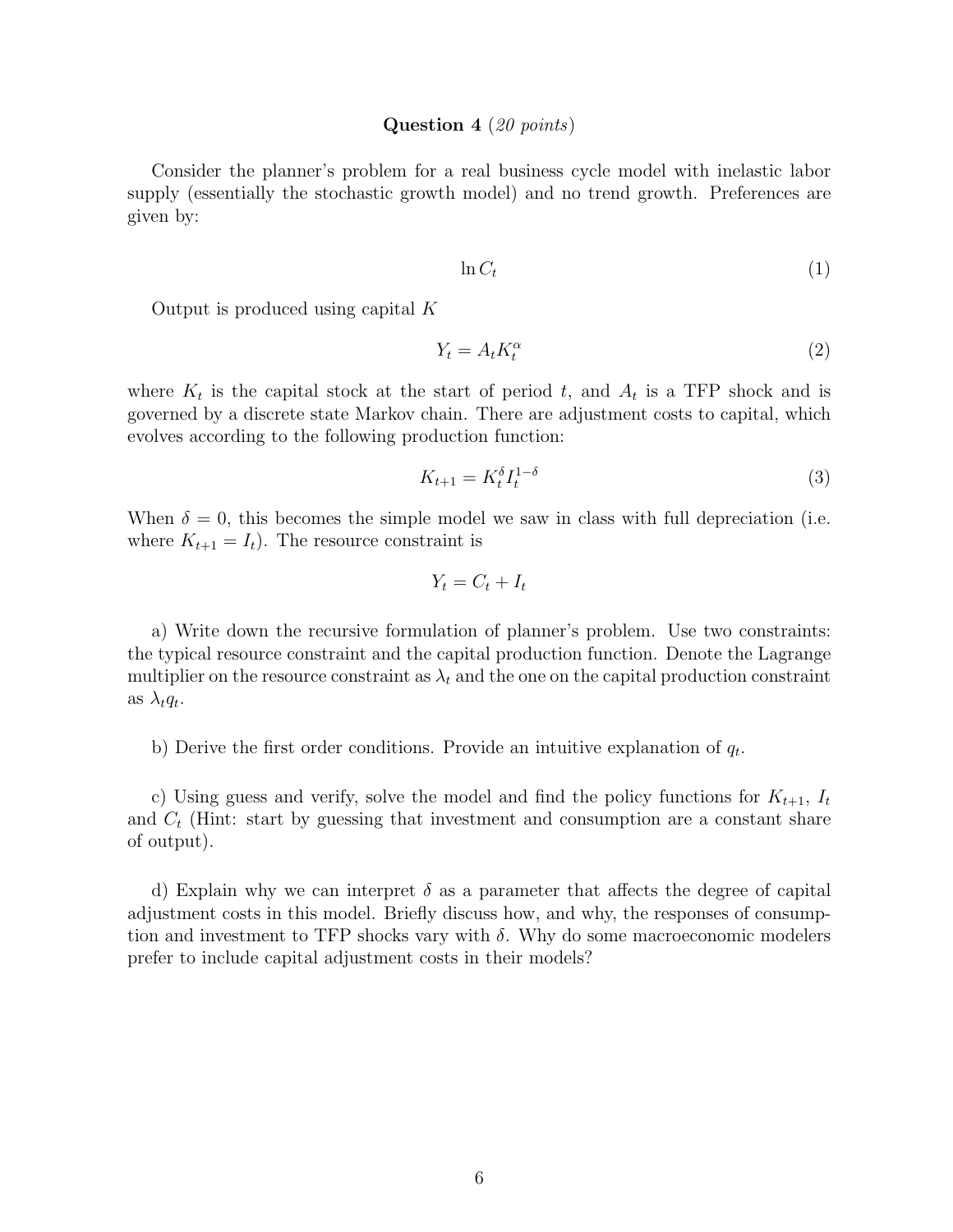## Question 5 (20 points)

Consider the following set of linearized equilibrium conditions for the standard New Keynesian model. The only difference from the model we saw in class is that the government can now purchase a basket of goods  $G_t$ , which is completely funded by lump sum taxes. This is like a pure government demand shock: assume that  $G_t$  is not productive and does not provide utility.

In percentage deviations from steady state:  $\hat{\phi}_t$  is real marginal cost,  $\hat{c}_t$  is consumption,  $\hat{w}_t$  is the real wage,  $\hat{n}_t$  is hours worked,  $\hat{y}_t$  is output. In deviations from steady state:  $\hat{i}_t$ is the nominal interest rate,  $\hat{\pi}_t$  is inflation.  $\sigma$  and  $\psi$  come from household preferences  $\frac{C_t^{1-\sigma}}{1-\sigma} - \frac{N_t^{1+\psi}}{1+\psi}$ .

Households

$$
E_t \hat{c}_{t+1} - \hat{c}_t = \frac{1}{\sigma} (\hat{i}_t - E_t \hat{\pi}_{t+1})
$$
\n(4)

$$
\hat{w}_t = \sigma \hat{c}_t + \psi \hat{n}_t \tag{5}
$$

Firms

$$
\hat{y}_t = \hat{n}_t \tag{6}
$$

$$
\hat{w}_t = \hat{\phi}_t \tag{7}
$$

$$
\hat{\pi}_t = \beta E_t(\hat{\pi}_{t+1}) + \kappa \tilde{y}_t \tag{8}
$$

 $\kappa$  is inversely related to the degree of degree of price stickiness and  $\tilde{y}_t$  is the output gap (relative to the model with flexible prices)

$$
\tilde{y}_t = \hat{y}_t - \hat{y}_t^n \tag{9}
$$

Resource constraint

$$
\hat{y}_t = \gamma_c \hat{c}_t + \hat{g}_t \tag{10}
$$

 $\gamma_c$  is the steady state share of consumption in output. To make the math easier,  $\hat{g}_t$  is the deviation of government spending from steady state relative to output.

Policy:

$$
\hat{i}_t = \phi_\pi \hat{\pi}_t \tag{11}
$$

where  $\phi_{\pi} > 1$ . Government spending follows an AR(1) process

$$
\hat{g}_t = \rho \hat{g}_{t-1} + e_t \tag{12}
$$

a) Show that the natural level of output can be written as

$$
\hat{y}_t^n = \Gamma \hat{g}_t
$$

$$
\Gamma \equiv \frac{\sigma}{\sigma + \psi \gamma_c}
$$

Explain the mechanism through which an increase in government spending leads to an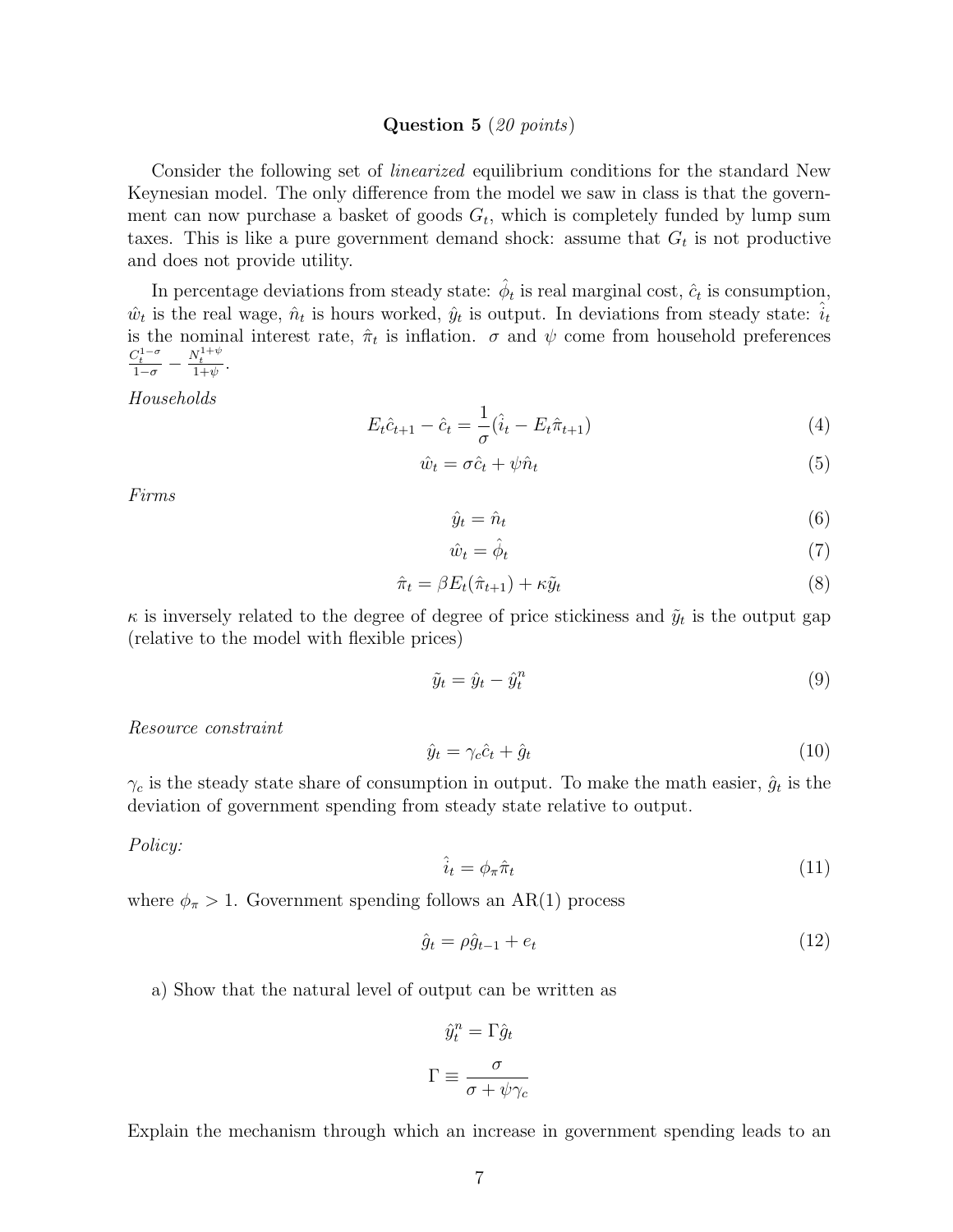increase in output in this model with flexible prices (similar to the RBC model). (Hint: start by combining equations 5, 6, 7 and 10 and note that, under flexible prices  $\dot{\hat{\phi}}_t = 0$ .

For the rest of this question note that this model can be simplified to the familiar 3 equations:

$$
E_t \tilde{y}_{t+1} - \tilde{y}_t = \frac{\gamma_c}{\sigma} (\hat{i}_t - E_t \hat{\pi}_{t+1} - \hat{r}_t^n)
$$
\n(13)

$$
\hat{\pi}_t = \beta E_t(\hat{\pi}_{t+1}) + \kappa \tilde{y}_t \tag{14}
$$

$$
\hat{i}_t = \phi_\pi \hat{\pi}_t \tag{15}
$$

Plus the process for government spending

$$
\hat{g}_t = \rho \hat{g}_{t-1} + e_t \tag{16}
$$

and a definition of the natural real rate of interest

$$
\hat{r}_t^n = \frac{\sigma}{\gamma_c} (1 - \Gamma)(1 - \rho)\hat{g}_t \tag{17}
$$

b) Using the method of undetermined coefficients, find the response of the output gap and inflation to an exogenous increase in  $\hat{g}_t$  when prices are sticky and monetary policy follows the Taylor Rule above. To do this, guess that the solution for each variable is a linear function of the shock  $\hat{g}_t$ :

$$
\tilde{y}_t = \Lambda_y \hat{g}_t
$$

$$
\hat{\pi}_t = \Lambda_\pi \hat{g}_t
$$

(Hint: follow the steps used in the problem set. Start by substituting the guesses, the monetary policy rule and the AR(1) process for  $\hat{g}_t$  into the dynamic equations (13) and  $(14).$ 

c) How, and why, does the response of GDP differ from the model with flexible prices? Do positive government spending shocks increase inflation? Provide economic intuition and (if you can) discuss the solution you found in part (b).

d) In principle, could monetary policy fully stabilize the output gap and inflation after a government spending shock? (Hint: think about how the 3-equation setup above looks like the cases we studied in class)? Would there be any additional benefit from conducting optimal monetary policy under commitment?